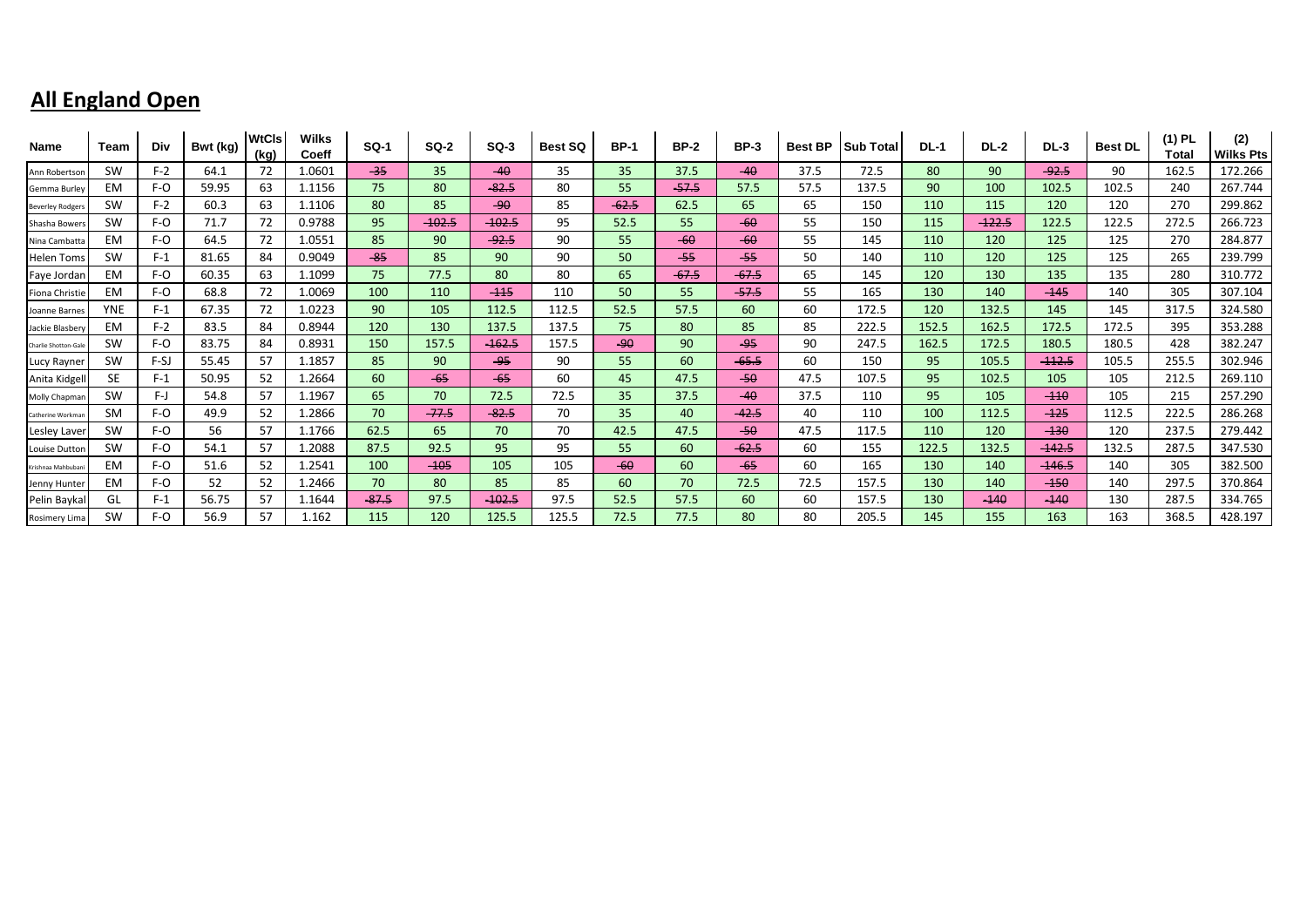| Name                 | Team       | Div    | Bwt (kg) | <b>WtCls</b><br>(kg) | <b>Wilks</b><br>Coeff | <b>SQ-1</b> | $SO-2$ | $SO-3$   | <b>Best SQ</b> | <b>BP-1</b> | <b>BP-2</b> | <b>BP-3</b> | <b>Best BP</b> | <b>Sub Total</b> | <b>DL-1</b> | <b>DL-2</b> | <b>DL-3</b> | <b>Best DL</b> | 400.000  | (2)<br><b>Wilks Pts</b> |
|----------------------|------------|--------|----------|----------------------|-----------------------|-------------|--------|----------|----------------|-------------|-------------|-------------|----------------|------------------|-------------|-------------|-------------|----------------|----------|-------------------------|
| Chris Simmons        | SE.        | M-O    | 65.35    | 66                   | 0.7916                | 190         | 200    |          | 200            | 132.5       | $-140$      | $-140$      | 132.5          | 332.5            | 215         | 225         | $-230.5$    | 225            | 557.5    | 441.317                 |
| Paul Bartlet         | <b>YNE</b> | M-O    | 64.7     | 66                   | 0.7983                | 160         | 167.5  | 172.5    | 172.5          | 100         | 105         | $-107.5$    | 105            | 277.5            | 185         | 192.5       | 200         | 200            | 477.5    | 381.188                 |
| Sean Maloney         | EM         | M-O    | 65.55    | 66                   | 0.7896                | 140         | 145    | $-147.5$ | 145            | 90          | 95          | $-100$      | 95             | 240              | 172.5       |             |             | 172.5          | 412.5    | 325.710                 |
| Alexsandr Pinegin    | <b>SM</b>  | M-O    | 64.9     | 66                   | 0.7962                | 115         | 117.5  | 127.5    | 127.5          | $-120$      | $-120$      | 120         | 120            | 247.5            | $-140$      | 140         | 152.5       | 152.5          | 400      | 318.480                 |
| <b>Steven Tyers</b>  | <b>SW</b>  | M-O    | 71.85    | 74                   | 0.7348                | 182.5       | 192.5  | 202.5    | 202.5          | 127.5       | $-132.5$    | $-132.5$    | 127.5          | 330              | 225         | 235         | 245         | 245            | 575      | 422.510                 |
| Scott Bradwel        | <b>YNE</b> | M-O    | 73.25    | 74                   | 0.7246                | 175         | 190    | $-200$   | 190            | 137.5       | $-147.5$    | $-147.5$    | 137.5          | 327.5            | $-190$      | 210         | $-230$      | 210            | 537.5    | 389.473                 |
| Tim Bakeı            | SW         | M-O    | 71.95    | 74                   | 0.7341                | 155         | 160    | 165      | 165            | 117.5       | $-120$      | $-120$      | 117.5          | 282.5            | 210         | 215         | 220         | 220            | 502.5    | 368.885                 |
| <b>Chris Fudge</b>   | <b>YNE</b> | M-O    | 68.6     | 74                   | 0.7612                | 140         | 150    | 160      | 160            | 85          | 90          | $-95$       | 90             | 250              | 160         | 170         | 180         | 180            | 430      | 327.316                 |
| <b>Ben Richen</b>    | GL         | M-O    | 69.9     | 74                   | 0.7502                | 150         | $-455$ |          | 150            | $-92.5$     |             |             | 0              | 0                |             |             |             | $\Omega$       | $\Omega$ | 0.000                   |
| Sam Pile             | <b>SE</b>  | M-J    | 66       | 66                   | 0.7852                | 125         | 132.5  | 140      | 140            | 77.5        | 85          | 90          | 90             | 230              | 160         | 170         | 182.5       | 182.5          | 412.5    | 323.895                 |
| Andrew Dixon         | <b>SE</b>  | $M-J$  | 68.1     | 74                   | 0.7656                | 130         | 137.5  | $-142.5$ | 137.5          | 80          | 85          | $-87.5$     | 85             | 222.5            | 180         | 190         | $-200$      | 190            | 412.5    | 315.810                 |
| Alisdair Canning:    | SW         | $M-J$  | 81.9     | 83                   | 0.6729                | 210         | 222.5  | 230      | 230            | 137.5       | 145         | $-150$      | 145            | 375              | 215         | 232.5       | $-237.5$    | 232.5          | 607.5    | 408.787                 |
| <b>Thomas Forres</b> | <b>SE</b>  | $M-J$  | 81.2     | 83                   | 0.6764                | 155         | 165    | 170      | 170            | 125         | 130         | $-135$      | 130            | 300              | 200         | 210         | 220         | 220            | 520      | 351.728                 |
| <b>Tom Rowel</b>     | EM         | $M-J$  | 80.05    | 83                   | 0.6824                | 165         | 175    | $-180$   | 175            | 95          | 102.5       | $-105$      | 102.5          | 277.5            | 215         | 230         | $-242.5$    | 230            | 507.5    | 346.318                 |
| Dan Brunt-Murphy     | SW         | $M-J$  | 81.1     | 83                   | 0.6769                | 140         | 150    | $-155$   | 150            | 115         | 117.5       | 125         | 125            | 275              | 175         | 187.5       | 197.5       | 197.5          | 472.5    | 319.835                 |
| Dave Parnel          | <b>SE</b>  | $M-J$  | 78.15    | 83                   | 0.693                 | 145         | 155    | $-162.5$ | 155            | 95          | 100         | 107.5       | 107.5          | 262.5            | 175         | $-190$      |             | 175            | 437.5    | 303.188                 |
| Julian Fernande:     | <b>SW</b>  | $M-J$  | 89.65    | 93                   | 0.6397                | $-220$      | 220    | $-232.5$ | 220            | 127.5       | $-132.5$    | $-132.5$    | 127.5          | 347.5            | 272.5       | 282.5       | $-290$      | 282.5          | 630      | 403.011                 |
| <b>Scott Hobbs</b>   | GU         | $M-J$  | 86.5     | 93                   | 0.6519                | 185         | 195    | 200      | 200            | 107.5       | 115         | $-120$      | 115            | 315              | 215         | 225         | 235         | 235            | 550      | 358.545                 |
| <b>Sid Atkinsor</b>  | GL         | $M-J$  | 92       | 93                   | 0.6315                | $-170$      | $-175$ | 175      | 175            | 122.5       | 127.5       | $-132.5$    | 127.5          | 302.5            |             |             |             | $\Omega$       | $\Omega$ | 0.000                   |
| Jordan Lam           | GL         | M-SJ   | 58.05    | 59                   | 0.8794                | 110         | 120    | 130      | 130            | 82.5        | $-87.5$     | 87.5        | 87.5           | 217.5            | 150         | 160         | 170         | 170            | 387.5    | 340.768                 |
| Jack Suljevio        | <b>SE</b>  | $M-SJ$ | 61.55    | 66                   | 0.8335                | 117.5       | 122.5  | $-130$   | 122.5          | 75          | $-80$       | $-80$       | 75             | 197.5            | 105         | $-120$      | 132.5       | 132.5          | 330      | 275.055                 |
| <b>Tristan Moatt</b> | EM         | M-SJ   | 80.9     | 83                   | 0.6779                | 120         | 130    | 140      | 140            | 77.5        | 85          | $-90$       | 85             | 225              | 160         | 170         | 175         | 175            | 400      | 271.160                 |
| Ben Jenkins          | EM         | M-SJ   | 80.25    | 83                   | 0.6814                | $-165$      | $-165$ | $-165$   | $\Omega$       | -95         | $-95$       | 95          | 95             | U                | 200         | 205         | 210         | 210            | $\Omega$ | 0.000                   |
| Christian Royles     | <b>SW</b>  | M-SJ   | 88.55    | 93                   | 0.6438                | $-115$      | 115    | $-125$   | 115            | 95          | 102.5       | $-107.5$    | 102.5          | 217.5            | 130         | 150         | 167.5       | 167.5          | 385      | 247.863                 |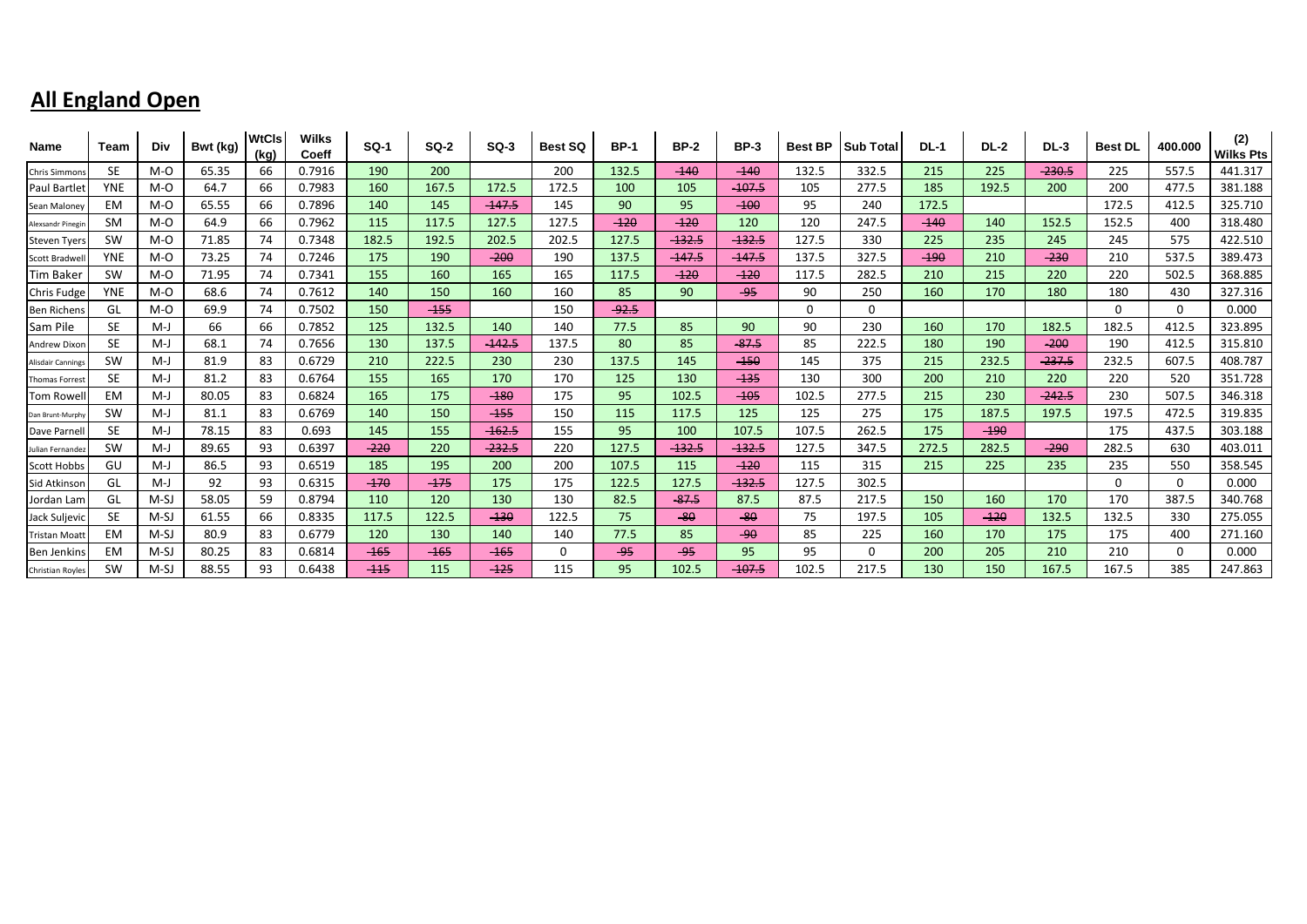| Name                   | Team       | Div   | Bwt (kg) | <b>WtCls</b><br>(kg) | <b>Wilks</b><br>Coeff | <b>SQ-1</b> | $SO-2$   | $SO-3$   | <b>Best SQ</b> | <b>BP-1</b> | <b>BP-2</b> | <b>BP-3</b> | <b>Best BP</b> | <b>Sub Total</b> | <b>DL-1</b> | <b>DL-2</b> | <b>DL-3</b> | <b>Best DL</b> | 0.000 | (2)<br><b>Wilks Pts</b> |
|------------------------|------------|-------|----------|----------------------|-----------------------|-------------|----------|----------|----------------|-------------|-------------|-------------|----------------|------------------|-------------|-------------|-------------|----------------|-------|-------------------------|
| <b>Ted Brown</b>       | SM         | M-5   | 58.35    | 59                   | 0.8752                | 75.         | 85       | 87.5     | 87.5           | 70          | 75          | 81          | 81             | 168.5            | 120         | 130         | $-135.5$    | 130            | 298.5 | 261.247                 |
| Henry Clark            | <b>SM</b>  | $M-4$ | 73.5     | 74                   | 0.7228                | 110         | 120      | 125      | 125            | 50          | 55          | 57.5        | 57.5           | 182.5            | 140         | 150         | 160         | 160            | 342.5 | 247.559                 |
| <b>Ernie Parkes</b>    | GL         | $M-4$ | 80.65    | 83                   | 0.6792                | 145         | 155      | 165      | 165            | 87.5        | 92.5        | 95          | 95             | 260              | 200         | 210         |             | 210            | 470   | 319.224                 |
| Dave Brown             | EM         | $M-3$ | 57.75    | 59                   | 0.8838                | 82.5        | 87.5     | $-90$    | 87.5           | 65          | 70          | 72.5        | 72.5           | 160              | 115         | 120         | 125         | 125            | 285   | 251.883                 |
| <b>Alan Twigg</b>      | <b>YNE</b> | $M-3$ | 72.9     | 74                   | 0.7271                | 95          | $-105$   | 105      | 105            | 100         | 107.5       | 113         | 113            | 218              | 165         | 185         | 200         | 200            | 418   | 303.928                 |
| Allen Ottolangu        | <b>EM</b>  | $M-2$ | 73.95    | 74                   | 0.7197                | $-165$      | 165      | $-180$   | 165            | 97.5        | 105         | $-107.5$    | 105            | 270              | 190         |             |             | 190            | 460   | 331.062                 |
| John O'Riodan          | <b>SW</b>  | $M-2$ | 80.75    | 83                   | 0.6787                | 150         | 160      | 165      | 165            | 130         | 140         | $-145$      | 140            | 305              | 180         | 220         | 235         | 235            | 540   | 366.498                 |
| Mick Coopey            | <b>YNE</b> | $M-2$ | 78.65    | 83                   | 0.6902                | 145         |          |          | 145            | 90          | 100         | 105         | 105            | 250              | 120         | 140         | 170         | 170            | 420   | 289.884                 |
| Roy Cole               | SE.        | $M-2$ | 92       | 93                   | 0.6315                | 200         | $-217.5$ | $-217.5$ | 200            | 142.5       | $-152.5$    |             | 142.5          | 342.5            | 200         |             |             | 200            | 542.5 | 342.589                 |
| Mark Macey             | <b>SE</b>  | $M-2$ | 91.85    | 93                   | 0.632                 | $-180$      | 180      | $-190$   | 180            | 115         | 125         | $-130$      | 125            | 305              | 195         | 205         | 212.5       | 212.5          | 517.5 | 327.060                 |
| <b>Gary Lovett</b>     | <b>YNE</b> | $M-1$ | 73.6     | 74                   | 0.7221                | 100         | 120      | $-132.5$ | 120            | 100         | 107.5       | 110         | 110            | 230              | 165         | 185         | $-200$      | 185            | 415   | 299.672                 |
| <b>Martin Smith</b>    | <b>SW</b>  | $M-1$ | 81.95    | 83                   | 0.6726                | 185         | $-195$   | 200      | 200            | 145         | 152.5       | 157.5       | 157.5          | 357.5            | 230         | 242.5       | $-250$      | 242.5          | 600   | 403.560                 |
| Simon Walden           | EM         | M-1   | 88.4     | 93                   | 0.6444                | 160         | 170      | $-175$   | 170            | 100         | 110         | 120         | 120            | 290              | 180         | 190         | 200         | 200            | 490   | 315.756                 |
| <b>Adrian Phillips</b> | GU         | $M-1$ | 85.5     | 93                   | 0.6562                | $-130$      | $-130$   | 130      | 130            | 100         | $-105$      | $-105$      | 100            | 230              | 190         | 205         | 210         | 210            | 440   | 288.728                 |
| Mark Hodgett           | <b>NM</b>  | M-O   | 80.45    | 83                   | 0.6803                | 175         | 185      | 190      | 190            | 135         | 140         | $-142.5$    | 140            | 330              | 240         | 255         | 267.5       | 267.5          | 597.5 | 406.479                 |
| <b>Richard Bradle</b>  | <b>YNE</b> | M-O   | 82.45    | 83                   | 0.6701                | 155         | 165      | 170      | 170            | 135         | 140         | $-142.5$    | 140            | 310              | 180         | 190         | 202.5       | 202.5          | 512.5 | 343.426                 |
| Paul Eversor           | EM         | M-O   | 81.55    | 83                   | 0.6746                | 150         | $-160$   | 160      | 160            | 100         | 110         | 112.5       | 112.5          | 272.5            | 180         | 190         | 200         | 200            | 472.5 | 318.749                 |
| Philip Wood            | <b>SM</b>  | M-O   | 77.2     | 83                   | 0.6987                | 130         | $-137.5$ | $-137.5$ | 130            | 102.5       | 107.5       | $-112.5$    | 107.5          | 237.5            | 192.5       | 202.5       | $-212.5$    | 202.5          | 440   | 307.428                 |
| Ali Wilson             | EM         | M-O   | 80.6     | 83                   | 0.6795                | 120         | $-125$   | 125      | 125            | 100         | 110         | 115         | 115            | 240              | 180         | 190         | $-202.5$    | 190            | 430   | 292.185                 |
| <b>Matthew Fleet</b>   | EM         | M-O   | 90.95    | 93                   | 0.635                 | 200         | 220      | 230      | 230            | 155         | 160         | 162.5       | 162.5          | 392.5            | 270         | 280         | 287.5       | 287.5          | 680   | 431.800                 |
| Tom Gee                | <b>NM</b>  | M-O   | 91.8     | 93                   | 0.6321                | 215         | 230      | $-235$   | 230            | 165         | 175         | 180         | 180            | 410              | 240         | 255         | 265         | 265            | 675   | 426.667                 |
| Pierre Shillingford    | GL         | M-O   | 88.3     | 93                   | 0.6447                | 202.5       | 217.5    | 232.5    | 232.5          | 150         | 160         | $-170$      | 160            | 392.5            | 250         | 265         | $-280$      | 265            | 657.5 | 423.890                 |
| Sheridan Wray          | <b>YNE</b> | M-O   | 92.85    | 93                   | 0.6287                | 190         | 205      | 215      | 215            | 165         | 172.5       | $-177.5$    | 172.5          | 387.5            | 230         | 250         | $-272.5$    | 250            | 637.5 | 400.796                 |
| Max Lloyd              | WM         | M-O   | 90.65    | 93                   | 0.6361                | 140         | 155      | 162.5    | 162.5          | 100         | 107.5       | $-112.5$    | 107.5          | 270              | 210         | 220         | 225         | 225            | 495   | 314.869                 |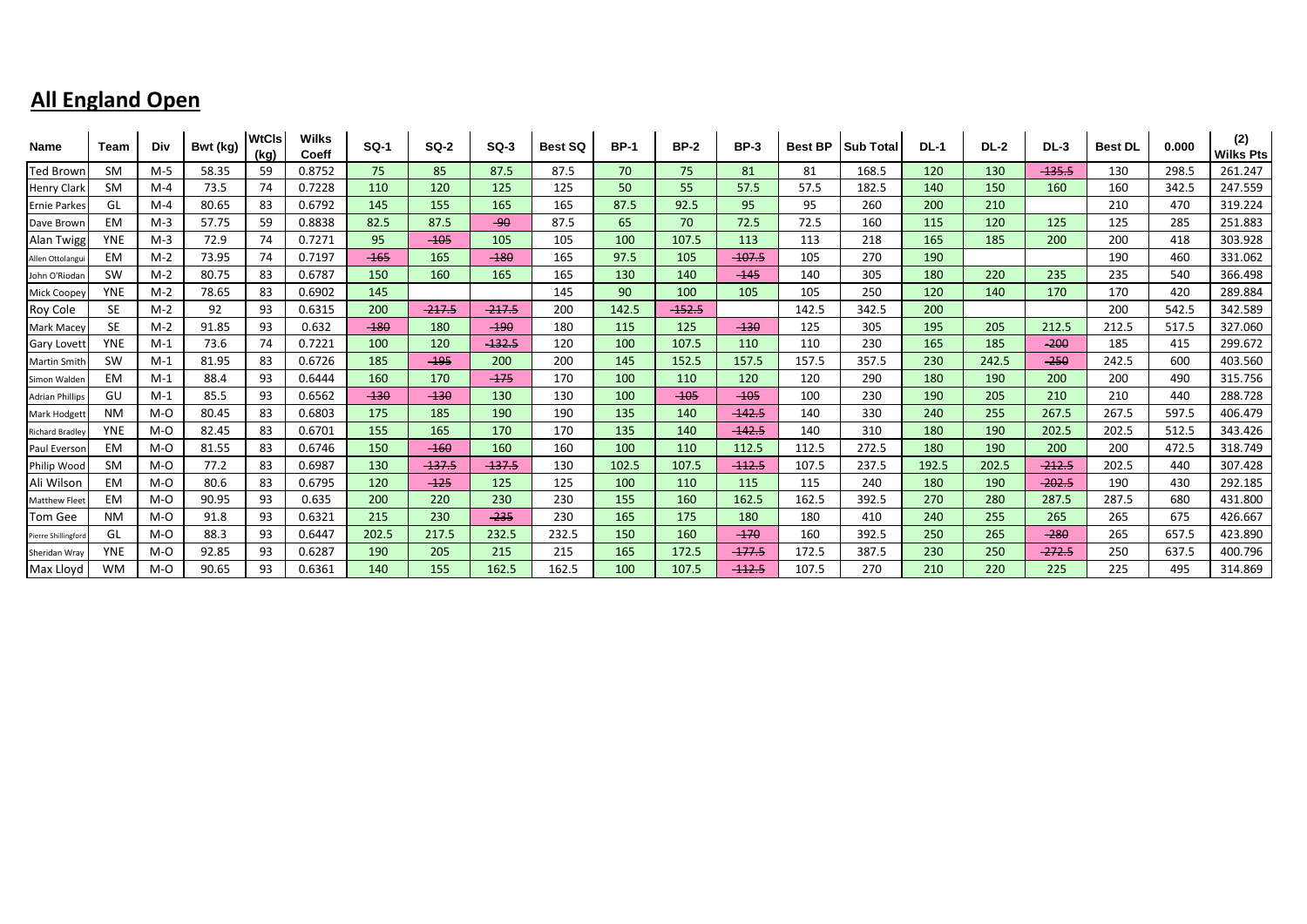| Name                  | Team       | <b>Div</b> | Bwt (kg) | <b>WtCls</b><br>(kg) | <b>Wilks</b><br>Coeff | <b>SQ-1</b> | <b>SQ-2</b> | $SO-3$   | <b>Best SQ</b> | <b>BP-1</b> | <b>BP-2</b> | <b>BP-3</b> | <b>Best BP</b> | <b>Sub Total</b> | <b>DL-1</b> | <b>DL-2</b> | <b>DL-3</b> | <b>Best DL</b> | 0.000 | (2)<br><b>Wilks Pts</b> |
|-----------------------|------------|------------|----------|----------------------|-----------------------|-------------|-------------|----------|----------------|-------------|-------------|-------------|----------------|------------------|-------------|-------------|-------------|----------------|-------|-------------------------|
| Steve Blackwel        | SE.        | $M-2$      | 101.6    | 105                  | 0.6048                | 195         | 205         | 215      | 215            | 147.5       | 152.5       | 155         | 155            | 370              | 265         | 285         | $-295$      | 285            | 655   | 396.144                 |
| <b>Phil Frost</b>     | <b>YNE</b> | $M-2$      | 111.1    | 120                  | 0.5867                | 190         | 205         | 215      | 215            | 120         | 130         |             | 130            | 345              | 200         | 220         | 230         | 230            | 575   | 337.353                 |
| lan Finch             | EM         | $M-2$      | 110      | 120                  | 0.5885                | 170         | 182.5       | 187.5    | 187.5          | 110         | 112.5       | $-115$      | 112.5          | 300              | 200         | 212.5       |             | 212.5          | 512.5 | 301.606                 |
| <b>Toby Eves</b>      | SE.        | $M-2$      | 110.9    | 120                  | 0.587                 | 140         | 150         | $-160$   | 150            | 95          | 100         | 105         | 105            | 255              | 170         | 182.5       | $-192.5$    | 182.5          | 437.5 | 256.813                 |
| <b>Russ Kirby</b>     | SE.        | $M-1$      | 103.3    | 105                  | 0.6011                | 240         | 252.5       | $-260$   | 252.5          | 165         | 172.5       | $-175$      | 172.5          | 425              | 260         | 270         | $-275$      | 270            | 695   | 417.765                 |
| <b>Marc Giles</b>     | <b>NM</b>  | $M-1$      | 104.5    | 105                  | 0.5986                | 200         | 215         | $-225$   | 215            | 155         | 162.5       |             | 162.5          | 377.5            | 240         | 260         | $-272.5$    | 260            | 637.5 | 381.607                 |
| <b>Stewart Gate:</b>  | EM         | $M-1$      | 101      | 105                  | 0.6062                | 200         | 210         | $-220$   | 210            | 120         | 130         | $-140$      | 130            | 340              | 230         | 240         | $-245$      | 240            | 580   | 351.596                 |
| <b>Thomas Celesti</b> | GL         | M-O        | 101.7    | 105                  | 0.6046                | 225         | $-235$      | $-235$   | 225            | 115         | 120         | 125         | 125            | 350              | 280         | 305         | $-315$      | 305            | 655   | 396.013                 |
| Edgaras Kreipaviciu   | EM         | M-O        | 102.9    | 105                  | 0.6019                | $-220$      | 220         | $-235$   | 220            | 150         | 157.5       | 165         | 165            | 385              | 240         | 255         | $-272.5$    | 255            | 640   | 385.216                 |
| Mitchell Tut          | SE.        | M-O        | 103.15   | 105                  | 0.6014                | 180         | 195         | $-205$   | 195            | 150         | $-160$      | $-160$      | 150            | 345              | 230         | 255         | $-262.5$    | 255            | 600   | 360.840                 |
| Mark Whitemar         | EM         | M-O        | 96       | 105                  | 0.6191                | 165         | 175         | $-180$   | 175            | 110         | $-115$      | 115         | 115            | 290              | 220         | 232.5       | 240         | 240            | 530   | 328.123                 |
| James Frost           | EM         | M-O        | 102      | 105                  | 0.6039                | 160         | 170         | 175      | 175            | 110         | 115         | $-120$      | 115            | 290              | 190         | 200         | $-210$      | 200            | 490   | 295.911                 |
| Luke Conboy           | <b>YNE</b> | M-O        | 119.4    | 120                  | 0.5756                | 260         | 275         | 287.5    | 287.5          | 170         | 180         |             | 180            | 467.5            | 255         | $-275$      | $-275$      | 255            | 722.5 | 415.871                 |
| Andy Rodney           | EM         | M-O        | 118.85   | 120                  | 0.5762                | 255         | 275         | $-290$   | 275            | 165         | 172.5       | $-180$      | 172.5          | 447.5            | 245         | $-260$      |             | 245            | 692.5 | 399.019                 |
| <b>Andy Hutchings</b> | <b>EM</b>  | M-O        | 114.7    | 120                  | 0.5815                | 212.5       | 222.5       | $-230$   | 222.5          | 155         | 162.5       | 170         | 170            | 392.5            | 255         | 270         | $-277.5$    | 270            | 662.5 | 385.244                 |
| <b>Ricky Nicholls</b> | EM         | M-O        | 156.6    | $120+$               | 0.5499                | 220         | 230         | 240      | 240            | 155         | 160         | 165         | 165            | 405              | 250         | 260         | $-270$      | 260            | 665   | 365.683                 |
| James Anderto         | EM         | M-O        | 133.15   | $120+$               | 0.5632                | 170         | 180         | 185      | 185            | 110         | 115         | 122.5       | 122.5          | 307.5            | 200         | 215         | 225         | 225            | 532.5 | 299.904                 |
| Matthew Ward          | <b>SE</b>  | M-J        | 94.1     | 105                  | 0.6247                | 150         | 160         | $-172.5$ | 160            | 87.5        | 92.5        |             | 92.5           | 252.5            | 180         | 190         | 200         | 200            | 452.5 | 282.677                 |
| Calum Nicholls        | <b>SE</b>  | $M-J$      | 117.2    | 120                  | 0.5782                | 210         | $-215$      |          | 210            | 160         | $-170$      | $-170$      | 160            | 370              | 230         | 245         | 255         | 255            | 625   | 361.375                 |
| David Cridland        | SE.        | $M-J$      | 114.7    | 120                  | 0.5815                | 180         | $-190$      | $-190$   | 180            | 120         | 127.5       | $-130$      | 127.5          | 307.5            | 205         | 215         | $-220$      | 215            | 522.5 | 303.834                 |
| <b>Cameron Keyes</b>  | <b>SE</b>  | M-SJ       | 93.5     | 105                  | 0.6266                | 155         | 162.5       | $-167.5$ | 162.5          | 90          | 95          | $-100$      | 95             | 257.5            | 190         | 200         | $-212.5$    | 200            | 457.5 | 286.670                 |
| Daniel Fletcher       | <b>SE</b>  | M-SJ       | 114.95   | 120                  | 0.5811                | 165         | 175         | 185      | 185            | 100         | 110         | $-115$      | 110            | 295              | 200         | 210         | 215         | 215            | 510   | 296.361                 |